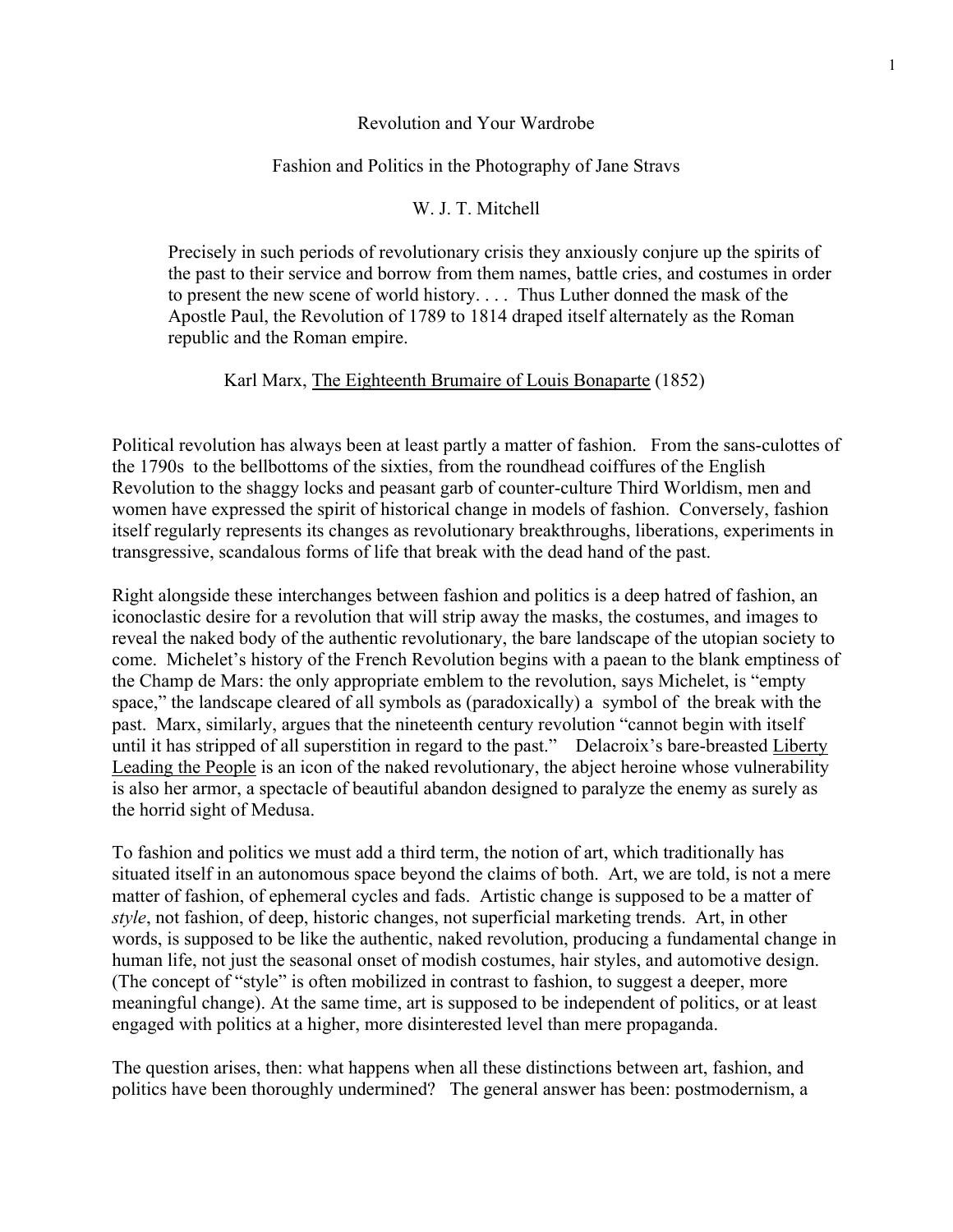condition in which the difference between art and mass culture, art and fashion, has been erased, and the possibility of revolution, with its grand narratives of emancipation, has been rendered unthinkable. One resource that is left to art in this situation is demystification, a blank irony in which, as Jeremy Gilbert-Rolfe puts it, "everything will survive as a critical image of itself."<sup>1</sup> Another is beauty, that irredeemably frivolous and irresponsible phenomenon that "resists or evades critique"(12), and any other power that "seeks to administer it" (a formulation which suggests that beauty might offer at least an anarchist version of revolutionary potential). These resources seem especially conspicuous in recent art and fashion photography, and in a general tendency of fashion photography to embrace ironic, arty strategies, while "art photography" renounces politics and the classic strategies of "straight" or "documentary" photography to embrace fashion, glamour, and pictorialist traditions of the carefully staged image.

The flows, then, between art, politics, and fashion (which, despite everything, remain distinct at a practical or institutional level–otherwise how could any "flow" take place?) can go in many directions, especially in a medium like photography, which is the all-purpose intersection of these domains. So, for instance, in a recent issue of the New Yorker we find a portfolio by the hybrid art/fashion photographer, Herb Ritts, which includes a black and white photograph that is a direct parody of depression-era documentary. An undernourished looking family is posed in front of a boarded-up shack wearing ragged, dirty clothes, a portrait of stoical endurance that recalls the challenge James Agee threw at viewers of Walker Evans photographs in Let Us Now Praise Famous Men: "Who are you who will read these words and study these photographs, and through what cause, by what chance and for what purpose, and by what right do you qualify to, and what will you do about it?". The caption, however, informs us that these are models, and that "Hard times on the hardpan" is actually about fashion: "big brother's boiled sweater with holes" is by Junya Watanabe; Pa's filthy undershirt is "by Dolce & Gabbana." (The New Yorker Sept. 9, 2002, p. 128-29). The "you" addressed by these photographs is the cosmopolitan reader of The New Yorker, browsing the fashions, getting the joke, understanding the codes that make photography–even the most serious documentary photography–completely vulnerable to the autonomous play of photographic signs, and the frivolity of the untethered signifier.

The question is, then, what happens to this sort of hybrid photographic style when it encounters a real political moment, and an actually existing revolutionary situation? What happens when the hip, ironic, beauty-obsessed international language of fashion bubbles up out of a real place as an expression of historical forces, rather than an appropriation of them as grist for the global market in images? An answer is provided by the work of Jane Stravs, a Slovenian art/fashion photographer whose work has been seen as integral to the revolution which made Slovenia an independent republic, breaking away from Yugoslavia in the early 90s. Marina Grzinic argues that Stravs' photographs, which bear all the marks of contemporary fashion, "contain a story about our civilzation–which is not a mere cynical factual gesture–something that frightens and confuses us." In Stravs' "perfectly modelled models," Grzinic finds what is usual in fashion–"a certain carelessness, slyness, recklessness, immorality, emptiness." In their beauty she sees a "frivolity" that seems quite incompatible with any "social responsibility," much less social*ist* responsibility. And that irresponsibility is exactly what makes Stravs' images, in the context of

<sup>|&</sup>lt;br>|<br>| <sup>1</sup>Beauty and the Contemporary Sublime (New York: Allworth Press, 1999). I am heavily indebted to this marvelous book for much of the insight that follows.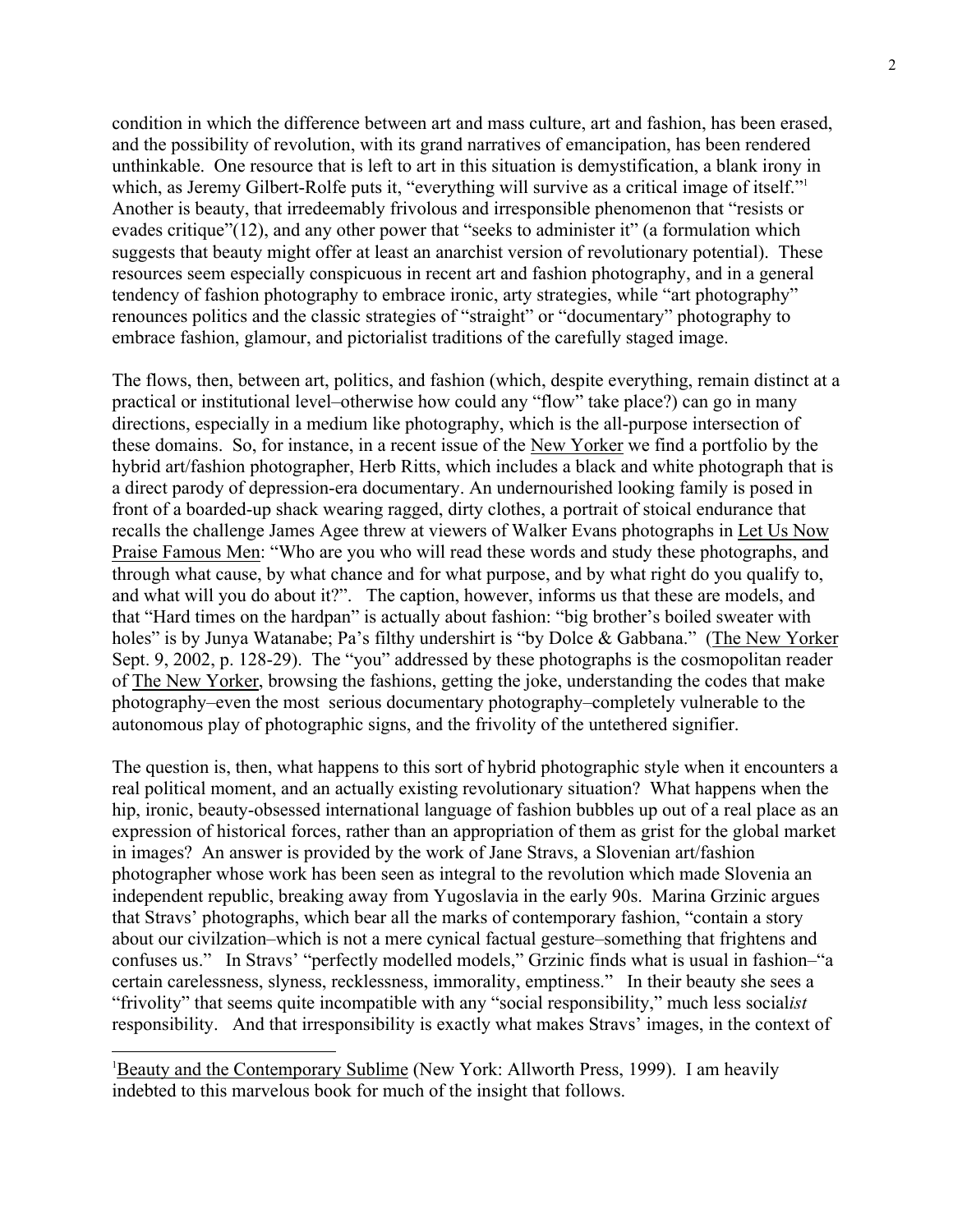the glum, puritanical atmosphere of socialist responsibility, doubly transgressive in their irony and beauty. The model as "feminised man so foreign to socialist imagery and also understood as the frightening phantasmal negative image of the positive socialist pater familias" becomes, if not a revolutionary model, at least something disturbing to both the conventions of "serious" political revolutions, and "frivolous" fashion photography.

In order to see this, however, we need to descend from generic categories to specific pictures, asking ourselves, not what they "mean" or "do" in some straightforwardly rhetorical way, but what they *want*. How do Stravs' photographs address us? How does their "home address," in the sense of their site of origination in space and time, affect the way we address them? In short, where are they coming from? What appeal do they make to the beholder? What desire lurks in their blank spaces and contradictions, especially in their conjoining of irony and beauty, Slovenian provenance and international manners?

Perhaps the most obvious contradiction in Stravs' compositions is the peculiar relation between figure and ground they establish. Most of his pictures are of single figures, sometimes posed frontally for portraits, more often staged as if they were engaged in some ordinary activity–walking, playing some frivolous game, or just waiting. The point is that these are absolutely non-narrative actions. We do not observe the models doing anything that we could tell a story about. They are not at that pregnant moment of ethical decision that was so important to classical painting. No one is leaping over a barricade, though they may be pretending to climb a fence or kick an old tire. They are at that pause before the story has begun, or after it is over. The backgrounds of the photographs are entirely compatible with this anti-narrative tactic. The models are generally posed in rather abstract settings, the bleak landscapes of (presumably) the Karst, "a barren limestone plateau broken by depressions and ridges," or in ruined industrial landscapes.<sup>2</sup> At the level of narrative temporality, then, the models seem to fit perfectly in their spaces, an effect that is accentuated when their costumes seem to turn them into robots or cyborgs that merge with the machinery in industrial interiors (see Moderna Galeria, 14, 15). These are places where human activity looks unlikely. The industrial spaces have fallen into disuse; the Karst looks like a place so hostile and sterile that nothing could live there. The models are just biding their time, hanging around, doing what models do–posing for the camera.

At the level of spatial composition, however, the effect is quite the opposite, and the models are like fish out of water. Their beauty, glamour, and stylishness contrasts sharply with the hostile, threatening backgrounds. Look, for instance, at Sara, fashion Stella Rubens, Algrie, 1990. The glamorous model in a gray tailored suit–a "power suit" except for the short pants is surrounded by a crowd of unruly Arab boys at a refugee camp. (This reminded me at first of a Benneton ad, showing the "United Colors" taking American fashion to the multicultural world). It gives off mixed signals–the excited crowd of boys, obviously aware of and acting out for the camera, the model pretending to be unaware of the camera, expression cool and controlled, classic crosslegged stance. The clowning boys contrast sharply with the monumentality of the model, who

 $\overline{2}$ <sup>2</sup>The strategy of posing models in bleak, desert settings to highlight their beauty by contrasting it to the background is not, of course, original with Stravs, but is a commonplace of fashion photography. See the work of Bert Stern, for instance. I'm grateful to Joel Snyder for this piece of information.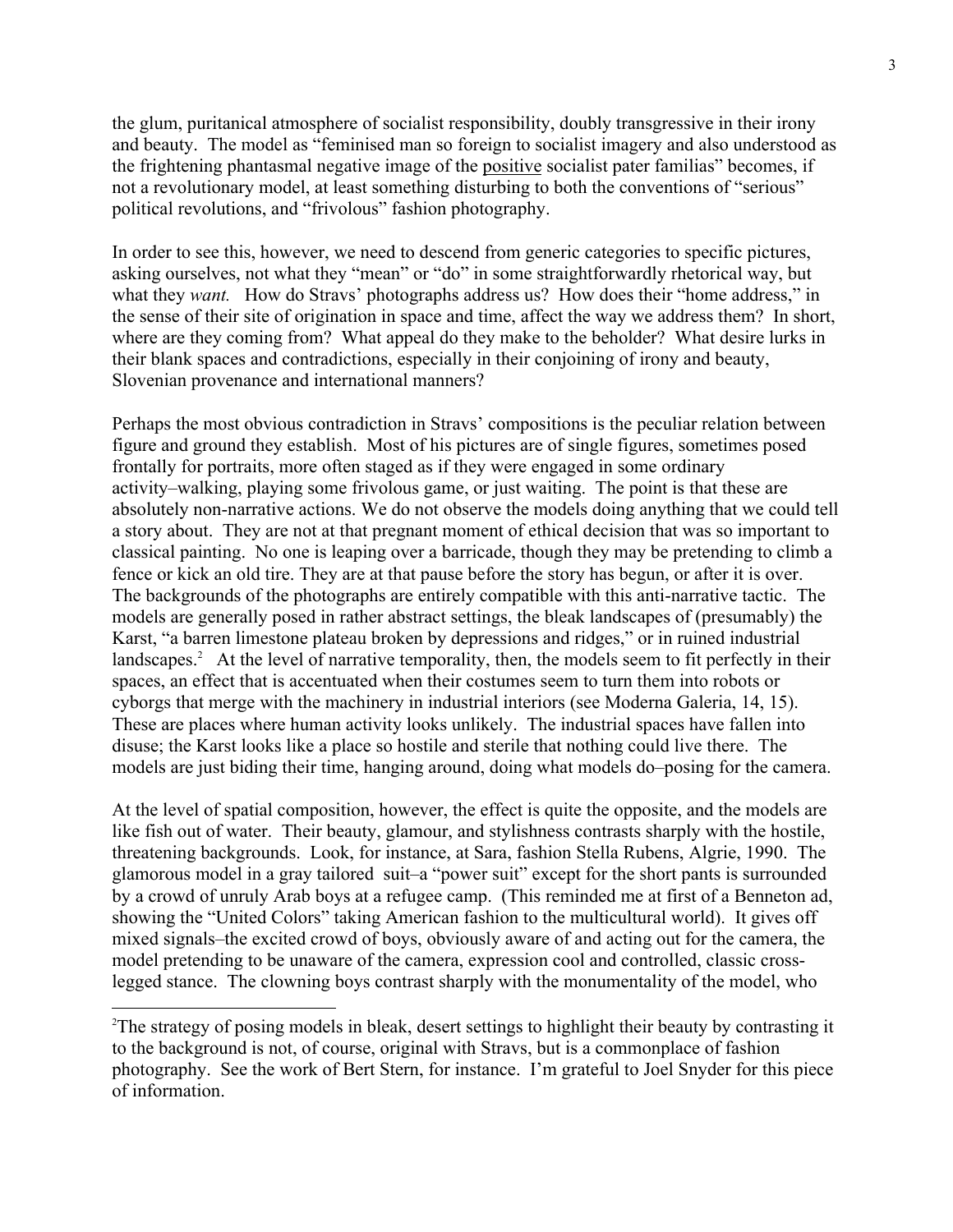looks to be six feet tall in this picture. And the punktum? It is, quite literally, a tear in the model's suit. Her left shoulder is bare, as if the sleeve had been torn away by the boys tugging at it. Or is it, as we say, a fashion  $cut?$ <sup>3</sup>

The models (excepting notably the robot-cyborgs) are quite literally, "out of place," displaced figures of sensuous, slightly obscene enjoyment inserted into spaces of unpleasure, sensory deprivation, danger. In some cases, this disconnection between the figure and the ground is highlighted by composition as well as imagistic content. In Ranko II, 1985, for instance, the male model, in fashionable black suit and white t shirt, smokes and saunters in the foreground, with an industrial structure behind him–catwalks, corrugated sheet metal, ladders, and smokestacks. But the model is not just in figure/ground, foreground/background relation to this space: he is also "adjacent" to it, as it were, framed in his own whited-out space so that one's first impression is that he could have been inserted into the print with a double exposure or photomontage technique. This is a pervasive strategy in Stravs' pictures: the appearance that the model is not really in the space, not of the space, but somehow inserted or projected into it, brought to it from elsewhere--which is, of course, the plain fact about the creation of these photographs. In this sense, they are quite honest about the artificiality of the composition, and deliberately renounce any strategies of naturalization, while enhancing the unnaturalness of their actuality.

It would be tempting, of course, to allegorize this pictorial strategy as a symbol of the Slovenian revolution, the insertion of the new, transgressive, emergent generation, including the coming out of the gay community, punk youth subcultures, the flowering of capitalist decadence, dandyism, and fashion itself in the empty wasteland of the old sterile, revolutionary regime, signified by the deserted, ruined landscapes. Is this McWorld vs Jihad? Is this a story of capitalist beauty, frivolity, and fashion invading the sublime, serious landscape of socialism? It's a temptation, however, that has to be resisted if we are to take a fuller measure of these photographs and the uneasiness they provoke.

To see this, we need to consider more closely the posing of the models, their relation to the clothing that they model and the beholders they address. Stravs' general strategy is to give his models something to do that will prevent their looking at the camera. They often seem selfabsorbed, distracted, looking offstage, or (as I've said) just waiting for something. They do not (with some exceptions) address the beholder. And yet everything about them makes it clear that they are there for nothing else but the camera and the beholder. They have nothing to do with these places, but are only in them to pose for the photographer and for us. They are (to evoke Michael Fried's categories) theatrically flaunting their anti-theatricality. In Cliche, s/s 1998 (Slide 1), the woman trying to climb the chain link fence in her spike heels and mini-dress is clearly not engaged in the action of climbing the fence, but in a posed gesture that simulates the act. In Cliche s/s 1999 (Slide 20) the model looks as if she has just fallen headlong down the stairs, but she also looks as if she had simply laid down on the stairs to simulate the situation.

When Stravs allows the model to look directly at the camera, on the other hand, he cultivates a

 <sup>3</sup> <sup>3</sup>I draw the concept of the punktum (the wound, puncture) from Roland Barthes, Camera Lucida trans. Richard Howard (New York: Hill and Wang, 1981).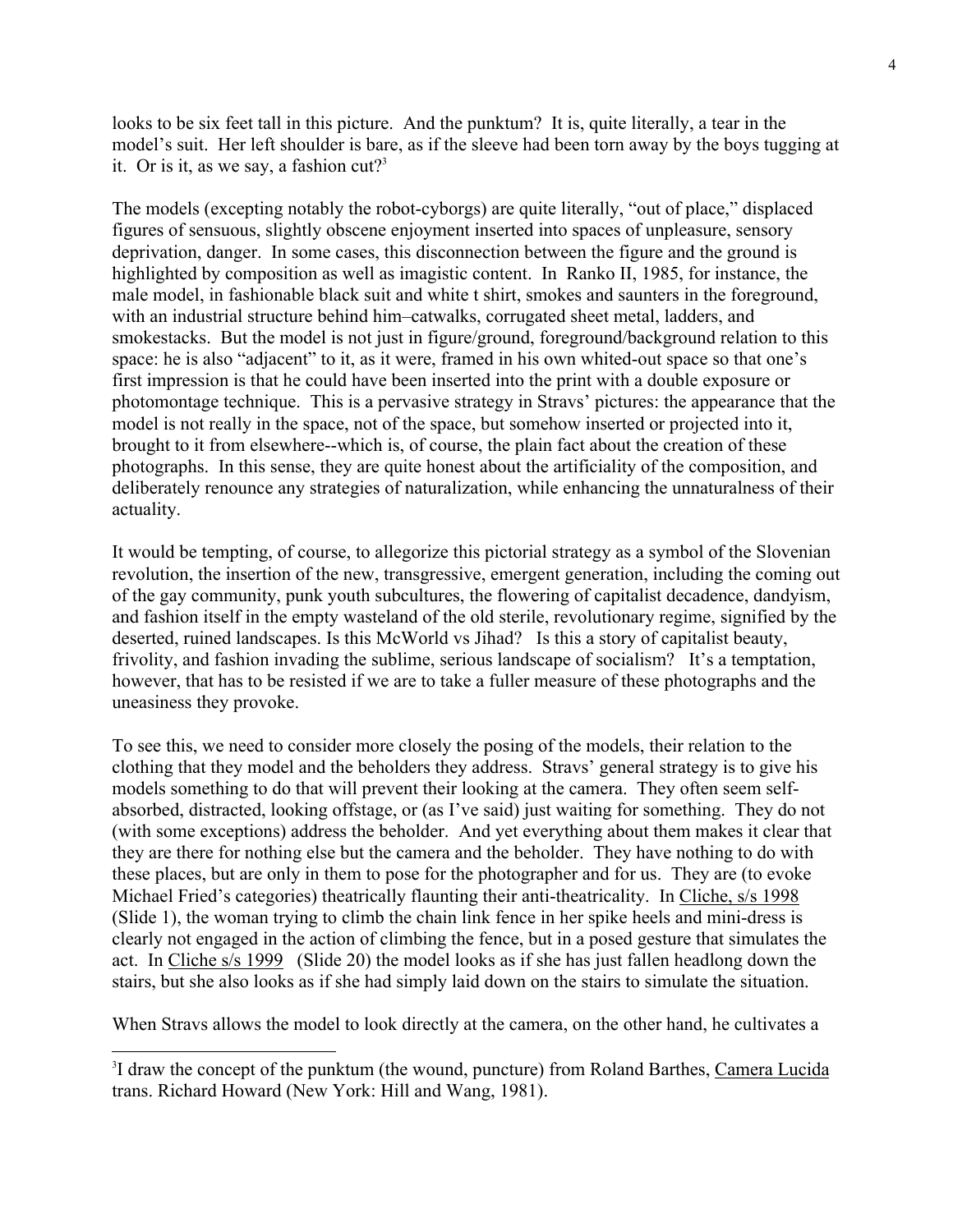look which rarely ingratiates the beholder. Part of this is, of course, simply the obligatory "cool" that goes with modelling. These models seem not only sure of themselves, but even to be challenging the viewer to do something for them. The cross-dressers Sicoe and Salome (Moderna Galeria 24, 25) stare rather aggressively at the camera while the feminine Ana-Marija and Lara manage to flaunt their beauty without the "come hither" look or the knowing coyness of pornography. Even the frankly sexy poses of Valerija and Daniela (26 & 27) show them as if they were merely tolerating the camera, an effect which is enhanced by the lighting, which dapples them with bars and bands of sunlight, letting them retreat into the shadows at the same time it picks out certain features (eyes, half a face) while obscuring others. In the striking Balogh Fashion I, 1989, a color print, the model seems transfixed by the shaft of light that bisects her body as she walks down a narrow city street. It's as if she has fallen into a luminous tractor beam that has pulled her off balance, leaving her dazzled and ready to stagger into the brick wall on her right. Like the model falling down stairs or climbing the fence, we see her being stricken by enlightenment in a moment of confusion that must have taken quite some time to set up.

But the most common gesture in Stravs' compositions is the withdrawal of the model from the viewer, as if he wanted to catch them walking off the job. Could this be fashion's answer to the general strike, the models refusing to pose, pausing to repose, to rest, withdraw, escape? "Model" is both a noun and a verb, a person and a practice, a body and an activity. What are these models modelling? What Imago, what "model for imitation" are they selling? Stravs' models manage to convey the impression that they are not doing their job, while doing it very well. What, then, is the job they are doing and not doing at the same time? What they are not doing is anything that could be construed as acting, taking on obvious political or ethical agency. They are, rather, figures of passivity, reacting or reposing, wandering off, resting, waiting. Milton thought that waiting was a form of revolutionary activity: "they also serve who only stand and wait." But Milton was a very serious man, a Puritan revolutionary who believed (like the modern art world) in all black clothing.

Stravs is of two minds about black. In what is regarded as his most famous and "iconic" composition, Ranko I, 1990, the black suit is being shed in a gesture of exuberance, gaiety, and jouissance. Ranko strides purposefully without purpose, whistling and disrobing, his body seeming less inclined to walk somewhere than to levitate itself. The formal perfection and iconic clarity of this picture resides, not only in its echoes of Cartier-Bresson, but in emblematic archetypes like the figure of The Fool in the Tarot pack, relative of the harlequin, the dandy, and the joker. Could this be the model of/as a postmodern frivolous revolutionary? We know that The Fool is always poised at the edge of a cliff, his eyes fixed on the sky. If Ranko is a role model, he is a highly equivocal one.

A more Miltonic note is sruck by the withdrawing cloaked man on the cover of Moderna Galerija. Here, in contrast to Ranko 1, the model has almost disappeared into what he is modelling. The huge cloak, with its massive shoulders, is like the folded black wings of some bird of prey or scavenger. The model's head almost merges with the collar, so that the figure can be read as totally hooded. And then we notice the bare feet, naked, vulnerable on the harsh limestone pebbles, the Slovenian badlands looming in the background. He could be a saint on a pilgrimage, a holy man in the wilderness, waiting for visions and voices to come out of emptiness, a desert version of Friedrich's Monk by the Sea, absorbed in the infinite wasteland.